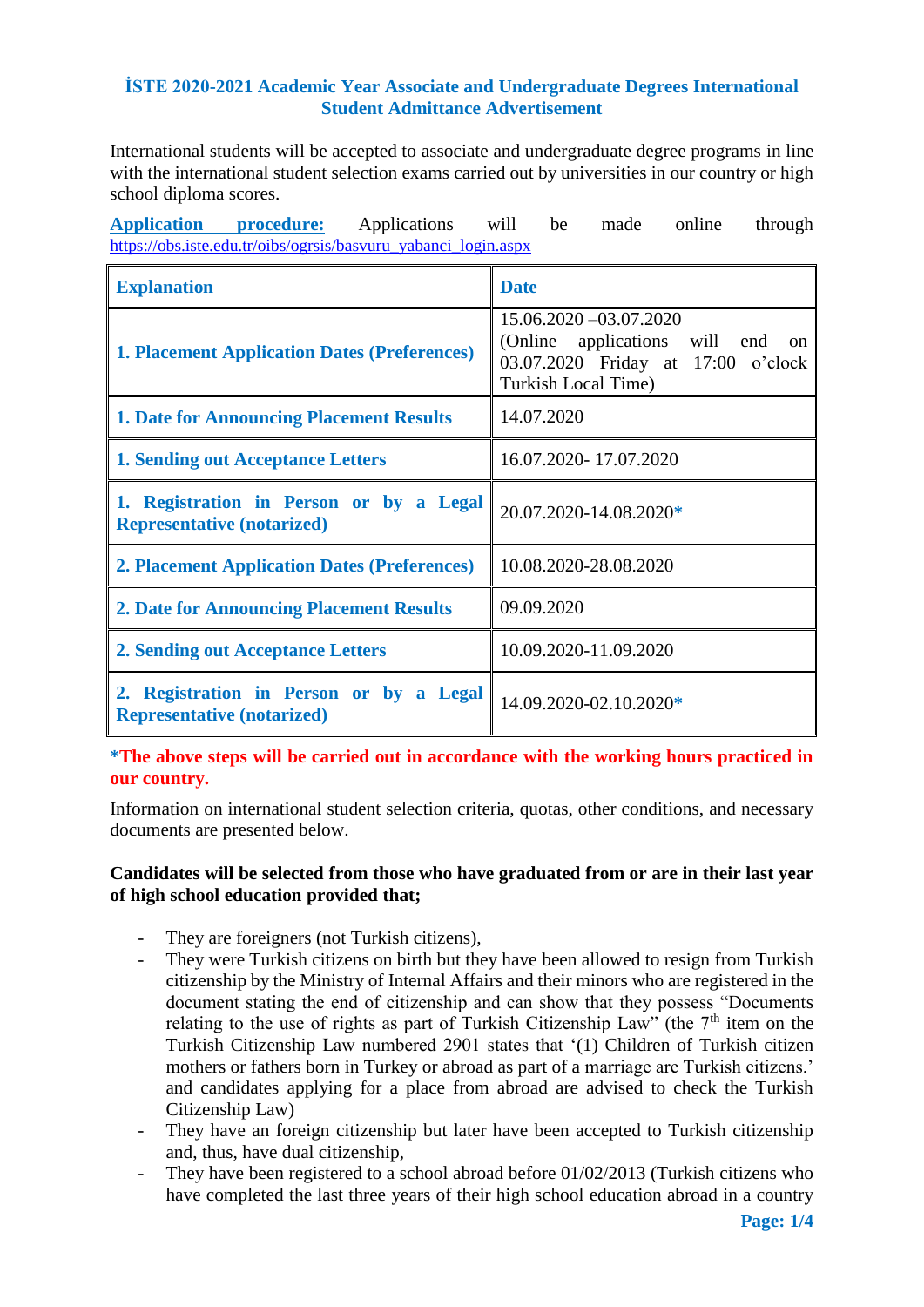other than Northern Cyprus Turkish Republic and including those who have completed their education abroad in a school opened by the Turkish Ministry of National Education),

- They have completed their whole high school education abroad (with the exception of Northern Cyprus Turkish Republic) after 01/02/2013 (including those who have completed their high school education in schools other than those located in Northern Cyprus Turkish Republic even if the school is a school opened by the Turkish Ministry of National Education),
- They have been a citizen of Northern Cyprus Turkish Republic (NCTR), been resident in NCTR, and have high school education scores (including GCE AL, The General Certificate of Education- Advanced Level) and they have been registered to a college or high school between 2005 and 2010 and have attended a CGE AL test and have their scores ready.

### **ONLINE APPLICATION**

#### **Documents to be uploaded to the online application system**

- **1)** Passport photo ( .jpeg format),
- **2)** Passport or ID photocopy ( .pdf format),
- **3)** High school equivalence certificate (if this is not available then high school diploma in .pdf format),
- **4)** International Student Exam Result that has been carried out by one of the universities in Turkey **(applications that have been made with high school GPAs do not have to upload this document),**
- **5)** A letter of intention in which candidates explain their goals and why they want to study at ISTE (can be prepared in English or Turkish).

#### **Things to consider during online application**

- It is important that the candidates closely follow their emails for the email account with which they have made their online applications. Our university might send emails during the application period.
- **Candidates should transform their scores into preference scores and enter it into the online system. Preference score will be divided to the whole score type that the candidate has and then will be multiplied by 100.**
- Candidates who do not have a passport should select the option "I do not have a passport" and should instead upload a copy of their ID in .pdf format to the online system.
- $\triangleright$  The preferences will be evaluated based on the country quota, thus, candidates' country of origin should be stated in the application.
- $\triangleright$  Those who provide false information during online registration, who tamper documents, and those who do not meet the criteria set for application will not be able to register even if they become successful in the exam. If any student is found to have been registered in spite of the above, their registration will be terminated.
- **The order of selected programs in the online system will be considered as the candidate's preference. Considering this will help prevent any misplacements.**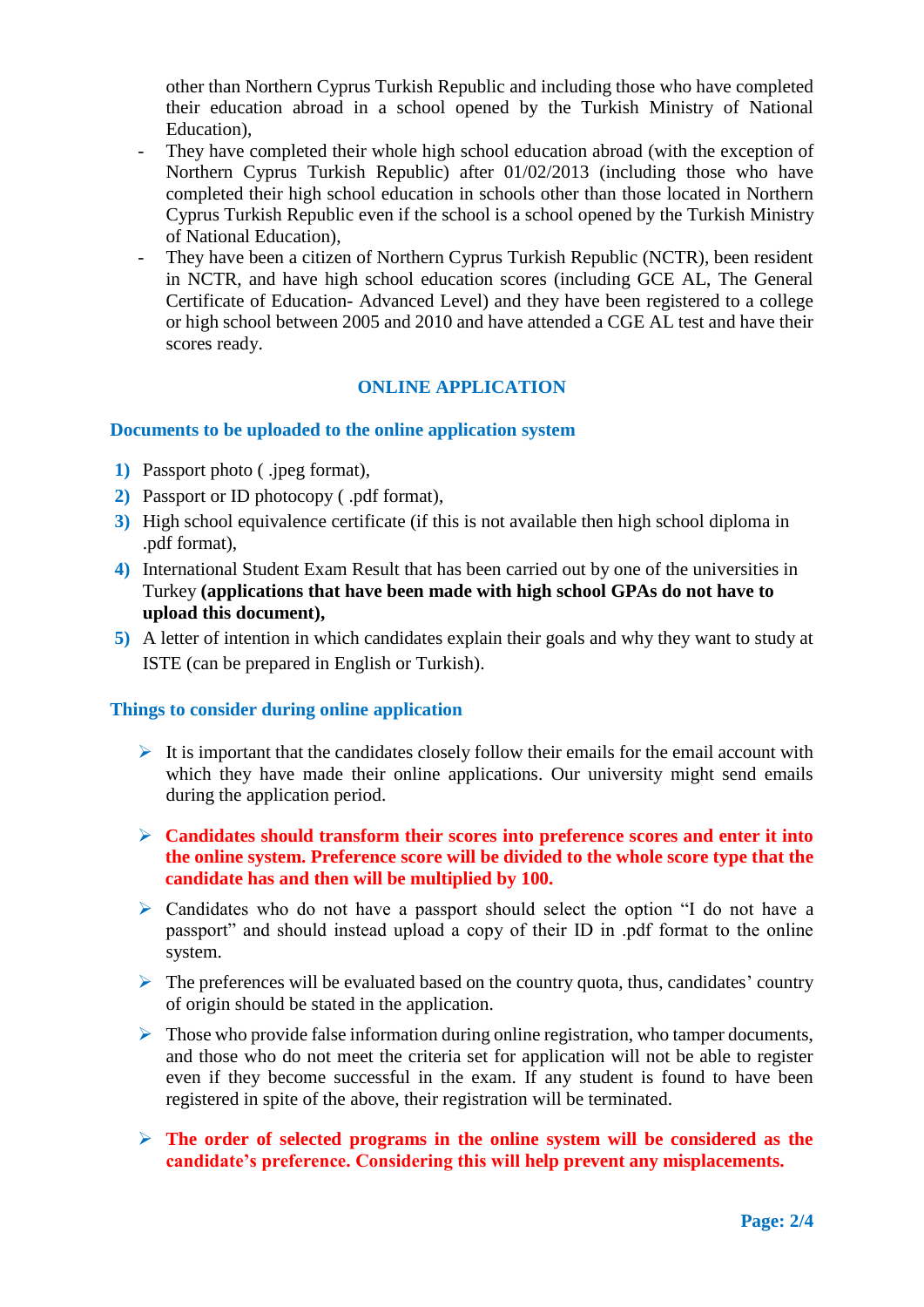# **APPLICATION PROCEDURES**

- $\triangleright$  Candidates who have valid scores of an exam that is recognized by Turkish universities for international student admissions or who have a valid high school diploma can apply to be placed in the associate and bachelor degree programs advertised. Furthermore, candidates should have completed the process of getting their high school diplomas recognized by Turkish authorities. (Candidates who do not have the recognition of their high school diplomas by Turkish authorities should do so and hand in the recognition document until the start of the Spring Semester of the 2020-2021 Academic Calendar. Registration of students who do not comply with this criteria will be terminated.)
- $\triangleright$  Candidates can only use one of the above scores in their applications.
- The International Student Selection Exam results carried out by Turkish universities are valid for one (1) year.
- $\triangleright$  Candidates can select up to five (5) programs.
- $\triangleright$  Preference score will be divided to the whole score type that the candidate has and then will be multiplied by 100.

The Scores that will be calculated for preferences  $=$  (The score of the candidate  $\div$  The whole score type of the candidate)  $\times$  100

## **PLACEMENT PROCEDURES**

- $\triangleright$  International Student Selection Committee is responsible for the evaluation of applications and international student placements.
- $\triangleright$  Having met the application criteria does not guarantee acceptance to the related program.
- ▶ Candidates can only be placed to one program.

#### **REGISTRATION**

Candidates who are accepted to our university should apply in person or through a legal representative (notarized) in order to complete their registrations. If they do not, they will lose their registration rights.

#### **Documents necessary for registration**

- **1)** For programs that run in Turkish or both Turkish and English, a Turkish language certificate (at least at B2 level) received from TÖMER or Yunus Emre Institute (if available),
- **2)** The original and approved translation of the high school diploma by the Turkish Republic correspondents in the country that the diploma is received,
- **3)** The original of the certificate of equivalence that shows the students' diploma is equivalent to the diplomas given in Turkey (this can be received from the Ministry of National Education correspondents in cities or Turkish Republic correspondents abroad)
- **4)** The original and approved translation of the transcript by the Turkish Republic correspondents where the diploma is received from
- **5)** The Passport (to be returned to the candidate after examination) and its copy,
- **6)** Study Visa,